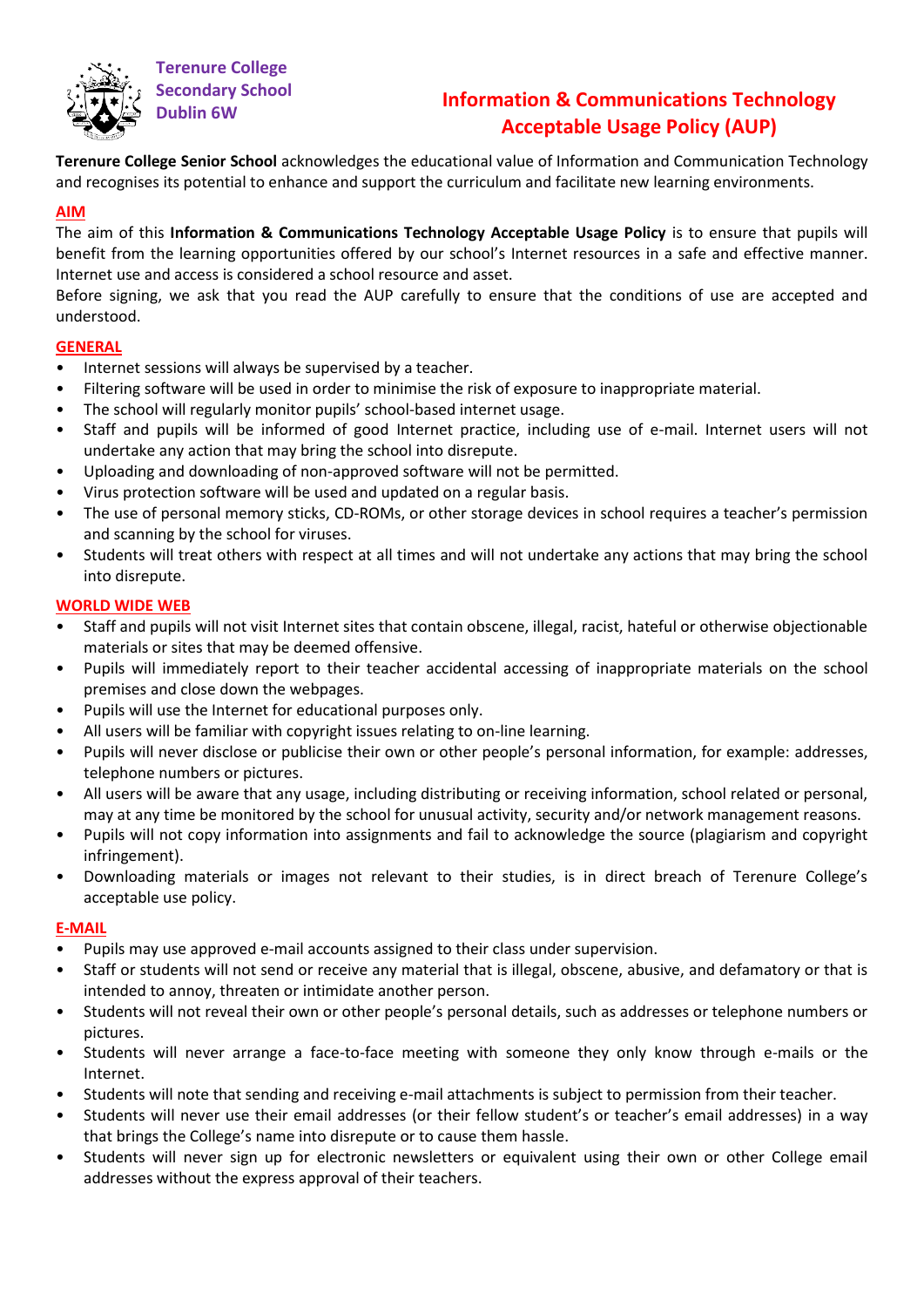#### **INTERNET CHAT**

Students will only be permitted to access chat rooms, discussion forums, news groups, messaging or other electronic communication for purposes which have been approved by the school. These will only be used for educational purposes and will always be supervised. Usernames will be used to avoid disclosure of identity. Face-to-face meetings with someone organised via internet chat will be forbidden.

#### **SCHOOL WEBSITE**

- Pupils may create projects, artwork or writing which would be suitable for publication on the World Wide Web. Such work will appear in an educational context on web pages with a copyright notice prohibiting the copying of such work without express written permission.
- The publication of student work will be co-ordinated by a teacher.
- The home addresses or telephone numbers of pupils will not appear with such work.
- Particular care will be taken to maintain anonymity where photographs of pupils are being used on the school website.
- Terenure College will always endeavour where possible to use digital photographs, audio or video clips that focus only on group activities.
- Personal information (including home addresses and contact details) will be omitted from school web pages.
- Terenure College's website will not publish the last name of individuals in a photograph. Terenure College will ensure that the image files are appropriately named – will not use pupils' names in image file names or ALT tags if published on the web.

#### **LEGISLATION**

The school conforms to the following legislation relating to use of the Internet which teachers, pupils and parents should familiarise themselves with:

- Data Protection (Amendment) Act 2003
- Child Trafficking and Pornography Act 1998
- Interception Act 1993
- Video Recordings Act 1989
- The Data Protection Act 1988

#### **SUPPORT STRUCTURES**

The school will inform students and parents of key support structures and filtering software that deal with illegal material or harmful use of the Internet.

#### **SANCTIONS**

Our Internet Access Policy is an integral part of overall Senior School Policy and is to be read in conjunction with the Code of Behaviour. All pupils, staff and other users are required to follow the conditions laid down in this policy. Misuse of the Internet may result in disciplinary action, including written warnings, withdrawal of access privileges, detention and, in extreme cases, suspension or expulsion. The school also reserves the right to report any illegal activities to the appropriate authorities.

#### **Agreement**

We ask that all pupils return an Acceptable Use Policy Form which is signed by themselves and co-signed by their Parent or Guardian.

This document should be read in conjunction with the Code of Behaviour, College Regulations and all other relevant School Policies.

#### *Adopted by the Manager: 21st July 2014, to be reviewed: July 2016*

*The following partners were consulted in the creation of this policy: Staff (17.9.2013), Students (October 2013), Parents (20.10.2013).*